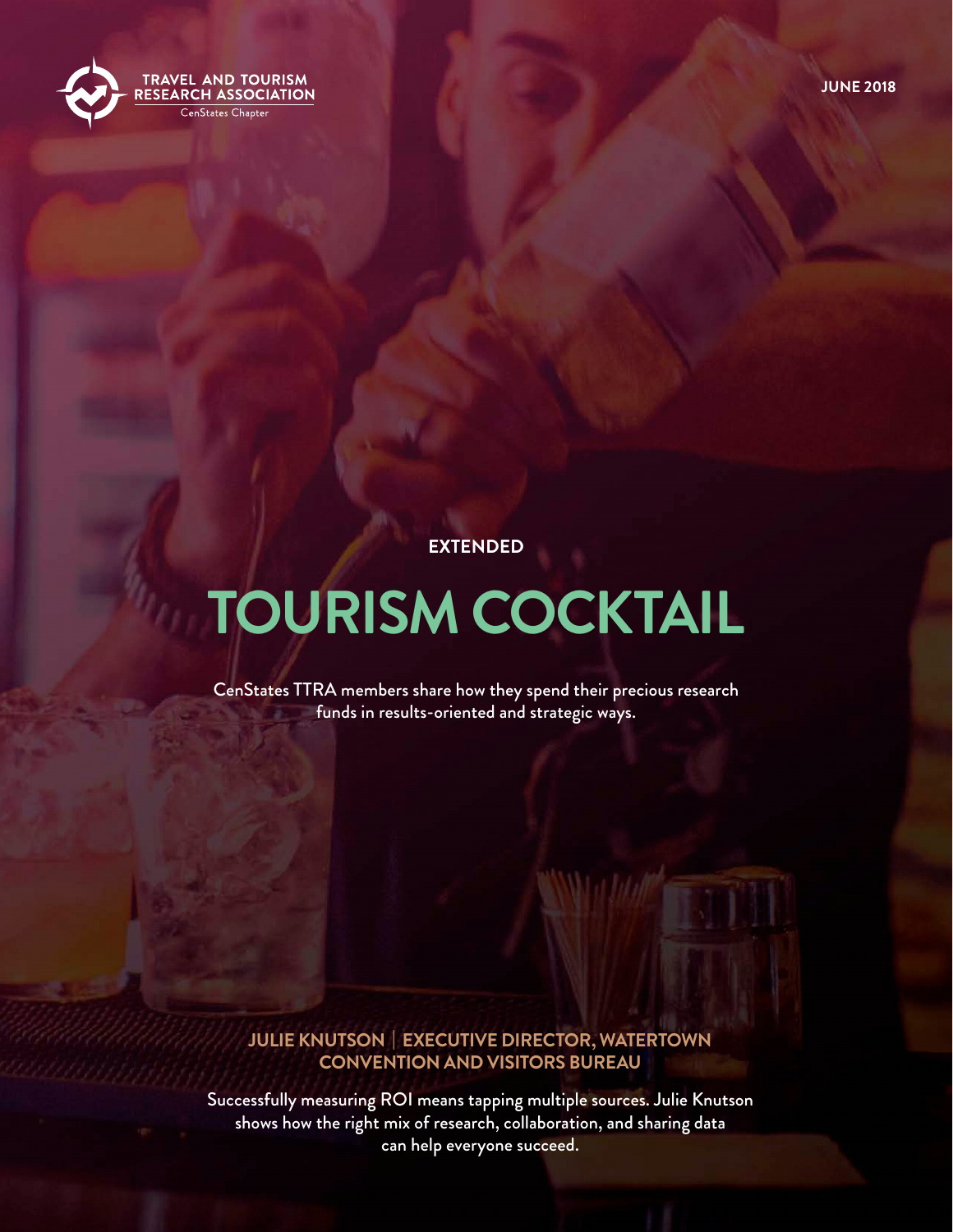# ONE PART

## 1 PART "BOOTS ON THE GROUND" RESEARCH

Watertown CVB dug deep this past year looking to find the ROI and impact of hosting the biggest fireworks show in South Dakota. To do this, we rolled up our sleeves, started conversations, and built relationships. With a little unconventional thinking and some extra work, we were able to find key data.

Here's how the Watertown CVB used this approach for the annual 4th of July fireworks show.

First, we started by calling all area campgrounds and documenting the total number of pads and occupancy.

In addition to calls made, the Watertown CVB calculated the number of parking spaces available within a specific radius of the event, allowing us to determine the number of individuals in attendance of the event.

Finally, a survey was developed and sent to all hoteliers to understand the number of occupied hotel rooms for the event dates. Together, these efforts helped produce actionable results.

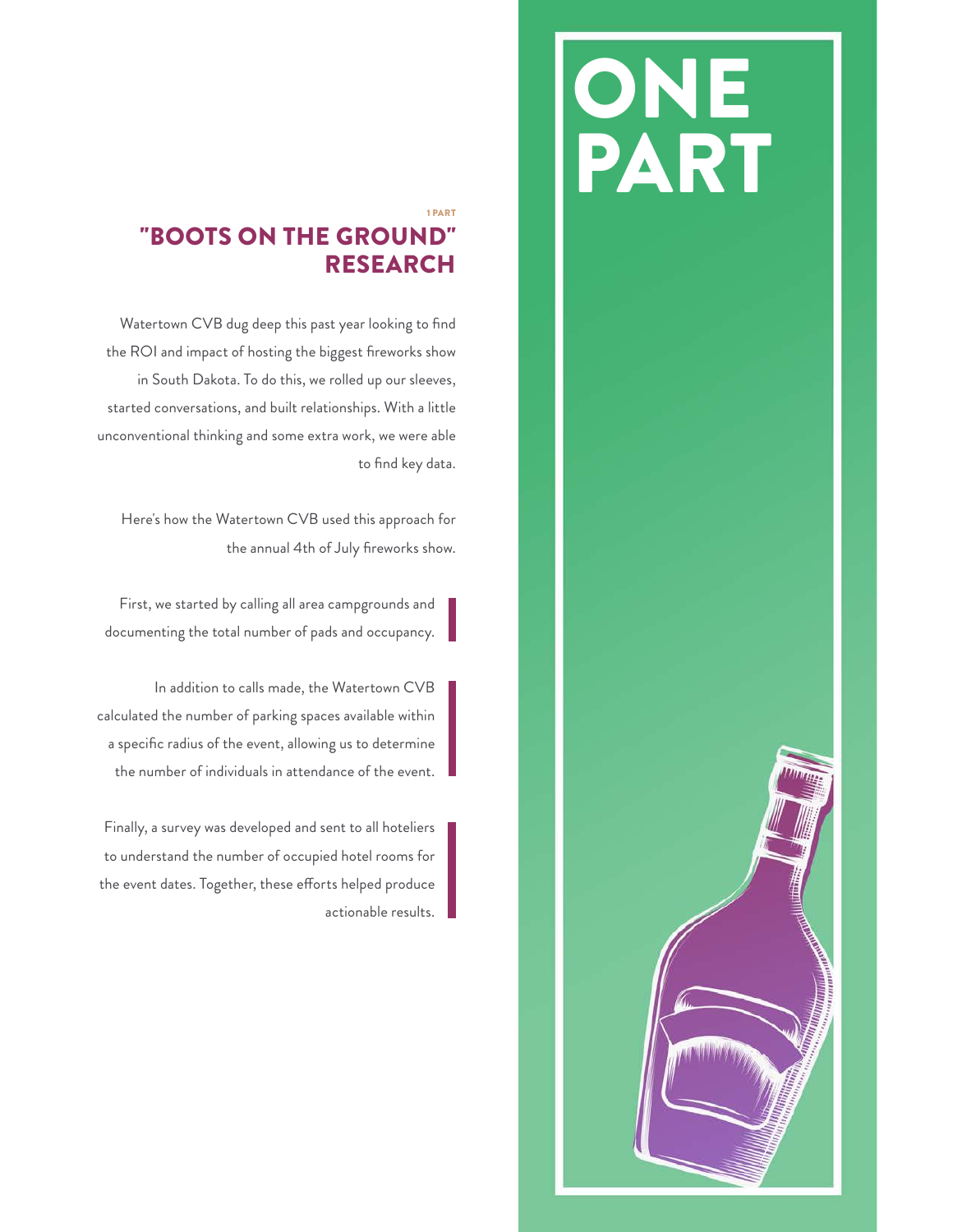

#### 2 PARTS METRICS & COLLABORATION

Sharing information and receiving reporting/metrics from community. Collaborate with local businesses and groups to gain visitor data and keep an eye on similar entities outside

When seeking relevant data and statistics, consider contacting comparable businesses. For example, I assisted in connecting Watertown's local Bramble Park work together to use webcams to share the zoo's most entertaining animals on the web.

I'm not afraid to Google what I'm curious about,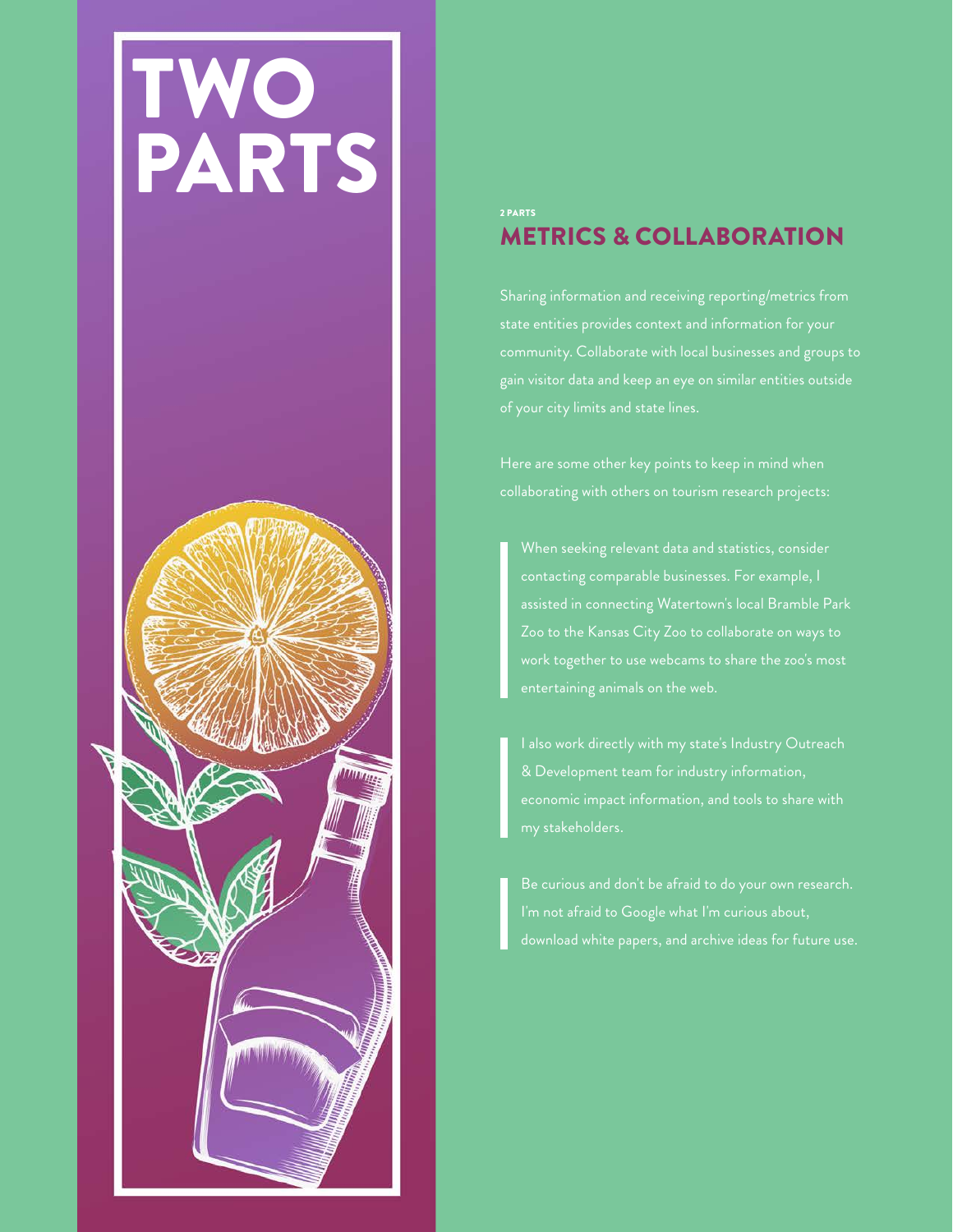

### 3 PARTS SHARING SUCESS

By securing additional vendors and sponsors and by sharing past successes and ongoing metrics, Watertown events have grown year after year. Tax dollars from visitor spending have continued to increase, allowing the Watertown CVB to partner with city government, leaders and other organizations to share results, helping drive recent business growth.

After achieving successes, remember to pass along any relevant information to the team and any other parties involved in the work. Doing so will help build trust and transparency.